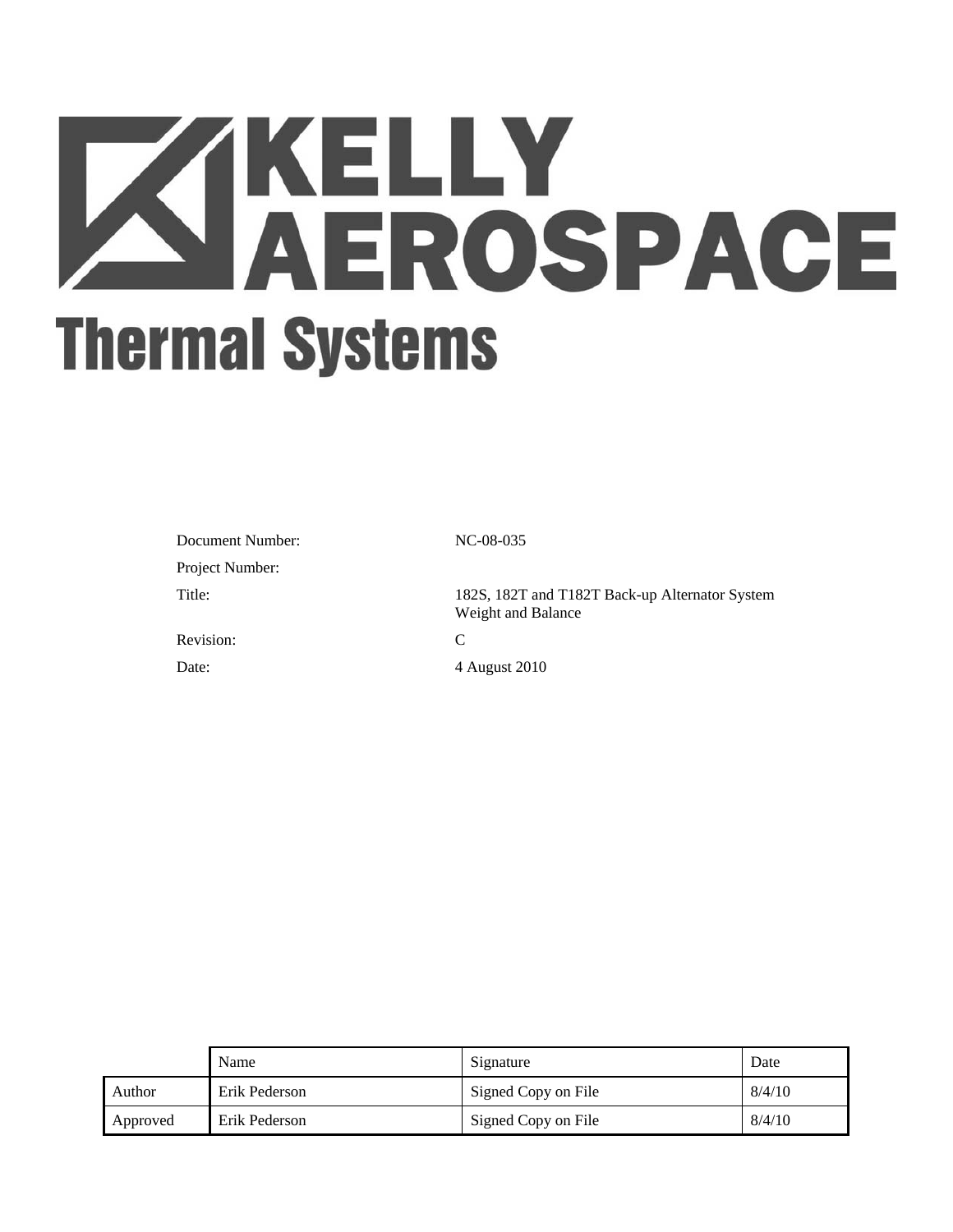# Revisions

| Rev.          | Description                   | Author | Date    | Approved |
|---------------|-------------------------------|--------|---------|----------|
| A             | <b>Initial Release</b>        | EP     | 5/12/08 | $\rm EP$ |
| B             | Addition of T182T Information | EP     | 9/17/08 | EP       |
| $\mathcal{C}$ | Addition of 182S Information  | EP     | 8/4/10  | EP       |
|               |                               |        |         |          |
|               |                               |        |         |          |
|               |                               |        |         |          |
|               |                               |        |         |          |
|               |                               |        |         |          |
|               |                               |        |         |          |

Kelly Aerospace, Thermal Systems Division 1625 Lost Nation Rd Willoughby, Ohio 44094

| Project | Document Title                                                       | Document No | Rev | Page       |
|---------|----------------------------------------------------------------------|-------------|-----|------------|
|         | 182S, 182T and T182T Back Up Alternator System Weight and<br>Balance | NC-08-035   |     | $2$ of $3$ |